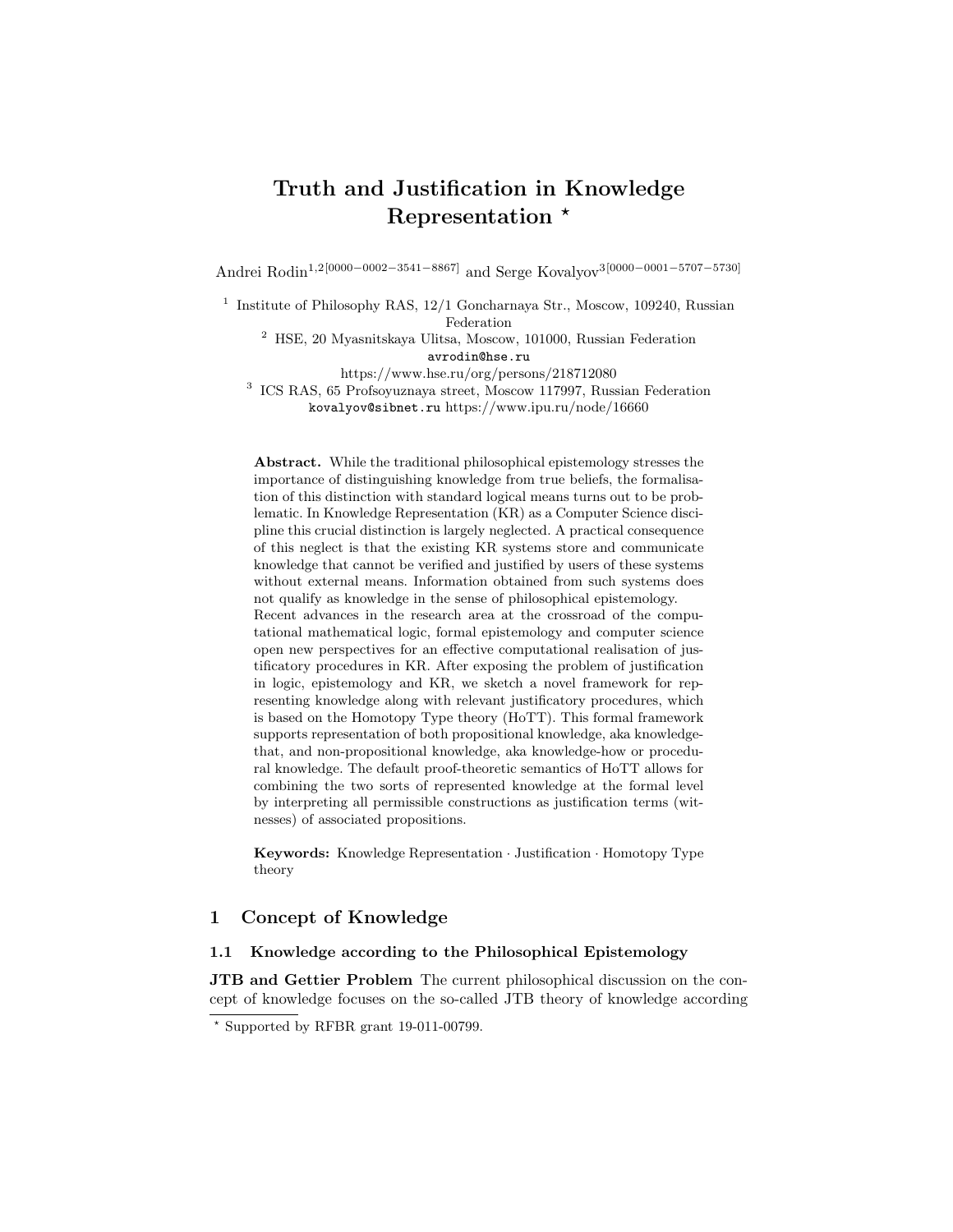to which knowledge is Justified True Belief. The JTB theory dates back to Plato and, in modern terms, states that subject  $S$  knows that  $p$  (where  $p$  is a proposition) just in case the following three conditions are satisfied [1]:

- 1.  $p$  is true
- 2. S believes that p
- 3. S is justified in believing that p.

Leaving the psychological concept of belief aside of our present analysis we would like to stress the following features of JTB theory:

- JTB identifies knowledge with knowledge of certain proposition or propositions; this type of knowledge is conventionally referred to as propositional knowledge aka knowledge-that.
- JTB assumes that the truth-value of a given proposition is determined wholly independently of one's knowledge of this proposition. Such an account of truth has a long tradition in logic and has been strongly defended, among other people, by Gottlob Frege. We shall shortly show that this conception of truth is not commonly accepted in the philosophical logic.
- According to JTB, a true belief, i.e., one's belief in certain true proposition, by itself does not constitute knowledge. A missing element is justification. Assuming that a mathematical proof is a special form of justification, for a motivating example think of Bob who is able to state the Pythagorean theorem (provided she understands its meaning and believes it is true) and Alice who is also able to prove it. In terms of JTB theory Alice knows the theorem but Bob doesn't. What is at stake here is not the linguistic meaning of "know" but the difference between the two sorts of epistemic states, viz. knowledge and (true) belief (or however one may prefer to call them).

A major part of the mainstream discussion on and about JTB concerns the socalled Gettier Problems. In 1963 Edmund Gettier published a highly influential paper [2] where he showed using some linguistic examples that the concept of justification involved into JTB is very problematic: a subject can be compelled to belief that p, where p is true proposition, by certain reason r, which she relates to  $p$  by a mere mistake; allegedly such "false reasons" cannot be ruled out by the JTB theory, so this theory is at best incomplete and at worst wholly wrong. Without being able to discuss here Gettier-style epistemological problems systematically we would like to express our general take on this issue: in our view, the core problem here is that the concept of justification unlike that of truth is not adequately accounted for by standard logical tools. On the contrary to a popular opinion it also concerns mathematical proofs. However during last decades there was a significant progress towards this goal some elements of which are described in what follows.

Since JTB accounts only for the propositional knowledge certain authors argue that it doesn't cover the concept of knowledge in its full extent leaving aside an irreducibly procedural knowledge aka knowledge-how. We endorse this view and remark after Ryle [3] that knowing how to make logical inferences and otherwise justify one's beliefs is (irreducibly) procedural rather than propositional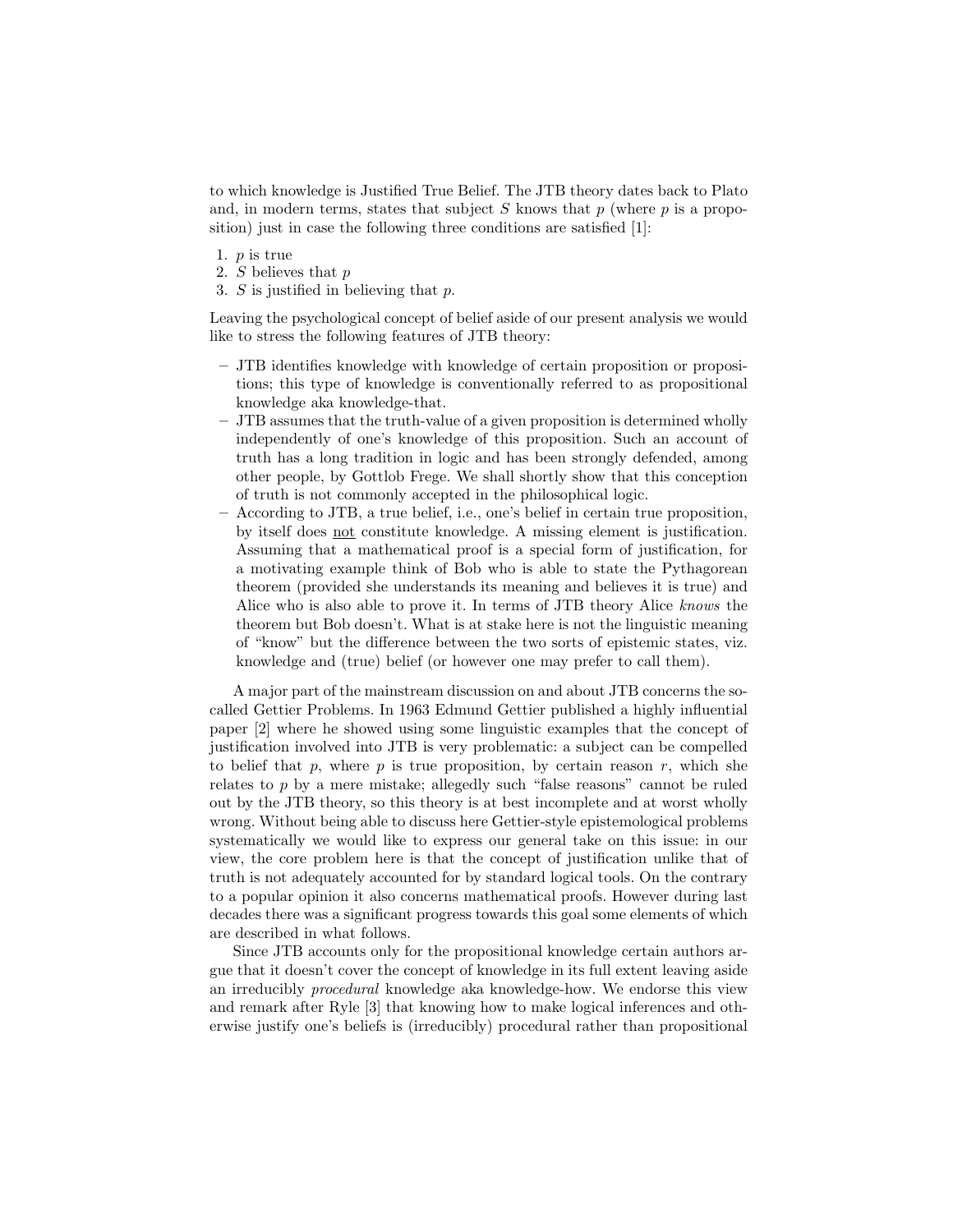in its character. Another challenge for JTB comes from the constructive tradition in logic, which tightly relates truth and knowledge by identifying truth of proposition with the existence of its proof (evidence). From the constructive point of view the tripartition of knowledge into (i) true proposition, (ii) one's belief in this proposition and (iii) justification of this belief is hardly tenable because here truth of a given proposition requires its justification (proof) in some form at the first place. Notice that even if this constructive approach is incompatible with JTB in its usual form, it shares with JTB the notion according to which justification is a necessary element of knowledge. In fact the constructive approach takes justification to be even more important by making it constitutive for truth and logic itself. M. Cohen and E. Nagel express this view on logic when they describe its purpose, in full generality, as the "determination of the best available evidence" <sup>4</sup> .

#### 1.2 Knowledge in Computer Science and Information Technology

Knowledge Representation (KR) sometimes also referred to as Knowledge Representation and Reasoning is an established discipline in Computer Science and a devoping information technology. Obviously one should not expect to find in KR literature a thorough analysis of the knowledge concept, which can be more appropriate in the philosophical literature. Nevertheless authors of some monographs and textbooks in KR provide informal descriptions of basic concepts of the discipline including that of knowledge and reasoning [5],[6],[7]. Remarkably, none of such descriptions found by us in the CS literature mentions the standard epistemological condition according to which knowledge needs to be justified.

This observation squares with another one. In 1980-ies the philosophical term "ontology" began its independent life in CS and since 1995 the latest [8] has been used systematically as a standard technical term and concept in the KR design and research. In philosophy the term "ontology" refers to the problematic area of research and reflection that concerns, to use Aristotle's famous word, the being qua being or, in more modern terms, general features of all entities in their mere capacity of being existent: it includes classifications of entities into different sorts (e.g., objects, events and their properties) and the like. Ontologies used in KR are computationally implemented formal semantic frameworks for representing objects and their mutual relations; knowledge represented in a KR system refers to these objects and relations as its subject-matter, i.e., to what this knowledge is "about".

<sup>4</sup> Here is the full quote:

<sup>[</sup>T]he constant and universal feature of science is its general method, which consists in the persisting search for truth, constantly asking: Is it so? To what extent is it so? Why is it so? [...] And this can be seen on reflection to be the demand for the best available evidence, the determination of which we call logic. Scientific method is thus the persistent application of logic as the common feature of all reasoned knowledge [4, p. 192]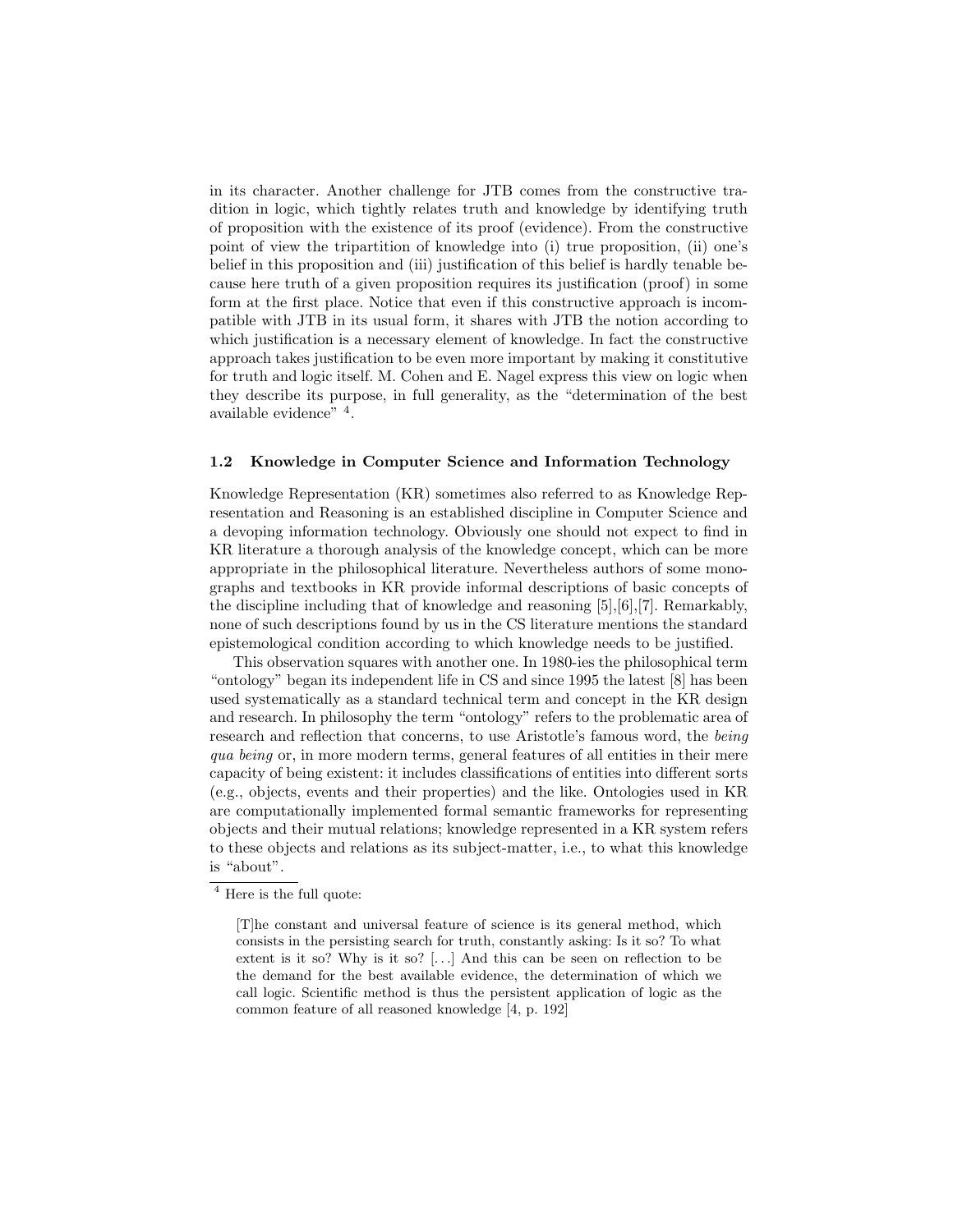Despite the fact that KR ontologies loose at some extent their philosophical origins the difference between the philosophical and the CS concepts of ontology is not dramatic. Formal ontology, which is a philosophical ontology developed with a support of formal logical methods can be seen is a middle ground that links the traditional philosophical ontology, on the one hand, and the technical concept of ontology used in KR, on the other hand.

What is puzzling here in eyes of a philosopher is the following. A philosophical discipline that covers problems concerning knowledge is called epistemology but not ontology. Just like ontology epistemology is developed, in part, with a support of formal methods; this approach is known as *formal epistemology*. Yet, the CS discipline that essentially involves the concept of knowledge, viz. KR, for some reason makes use of ontology but not of epistemology.

We don't assume here that CS or any other engineering discipline must respect traditional philosophical distinctions when it borrows philosophical terms and concepts and then modifies them for its own use. However we claim that the above observations point to a real problem, which has a practical dimension. The issue of reliability of information available via electronic communications is widely discussed in special and general literature and since recently is also recognised as an important social and even political problem [9]. The existing data verification technologies are designed for serving developers and administrators of KR systems rather than its regular users, and for this reason don't fully address this problem. In order to make a piece of information obtained by a user of KR system reliable in eyes of this very user (as this is required by the JTB conception of knowledge and by any other conception that takes the issue of justification seriously) a supporting evidence needs to be available to the user herself. We assume here that this evidence also needs to be specific with respect to the obtained information and not reduce to a general assurance that the given KR system is reliable.

A part of the problem, as we see it, is that the standard logical tools such as the first-order Classical logic along with its usual philosophical underpinning leave the epistemic concept of justification aside. The philosophical conceptions of truth and logical reasoning that underline this notion of logic prioritise ontological aspects with respect to epistemological ones. Correspondingly, theoretical prototypes of KR systems, which use this standard logical and semantic framework, essentially use ontologies but don't support the epistemic procedure of justification. If Sundolm is right that epistemic considerations have been systematically neglected in the mainstream logical research until very recently [10], it is a little surprise that they have been also neglected in CS. In the next Section we elaborate on this point providing more details and then propose a remedy.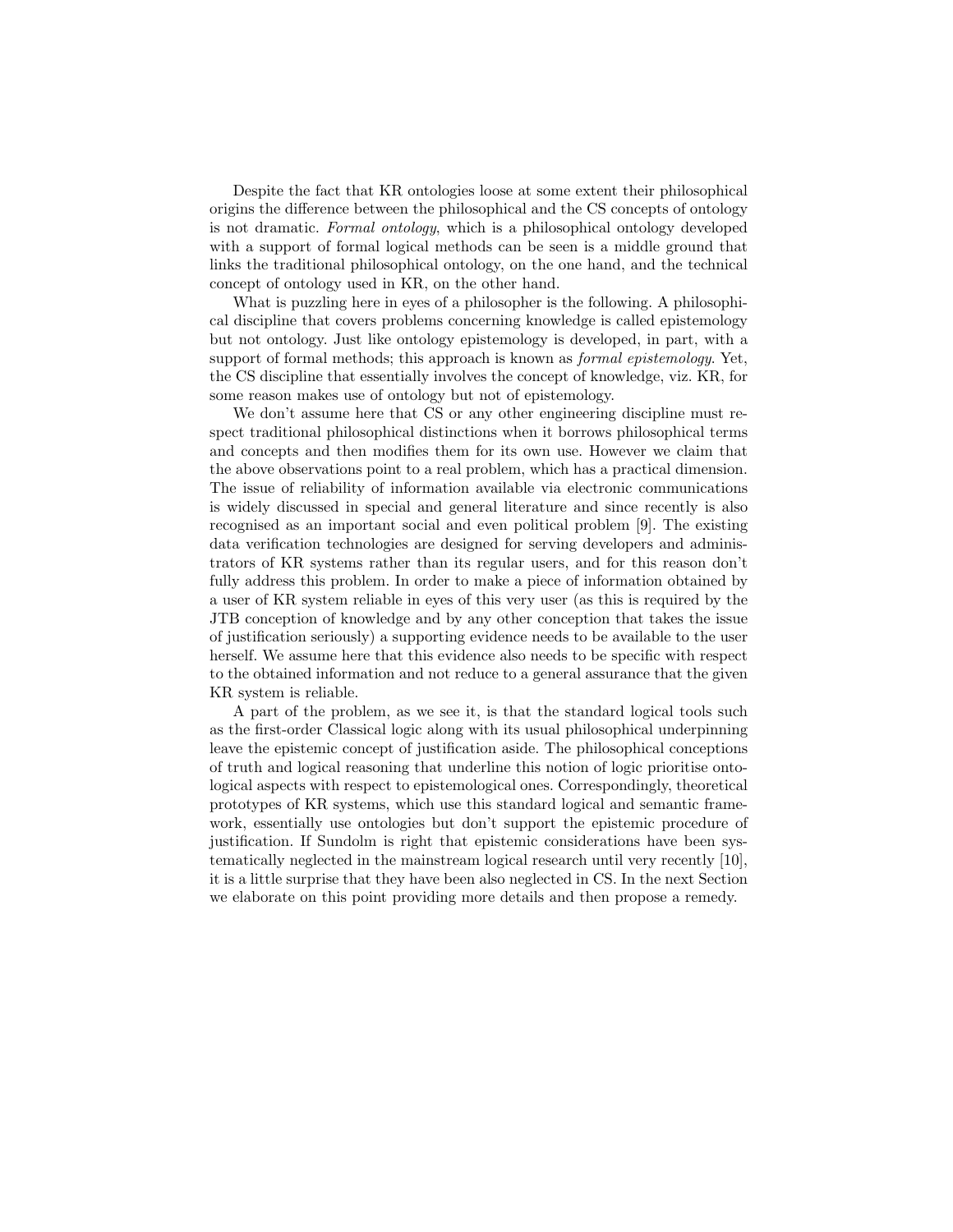## 2 Model-theoretic and Proof-theoretic Semantics

The standard notion of axiomatic theory that stems from Hilbert assumes that:

- $-$  A theory is set T of formulas that are interpreted as true statements; such interpretations of formulas are called models of the given theory;
- A theory has a subset of formulas  $A ⊂ T$  called axioms of the given theory;
- $-$  A theory comprises set R of syntactic rules, which, in particular, regulate derivations of new T-formulas from some given T-formulas. T-derivations preserve truth in the sense that given any model  $m$  of  $T$ , they derive from true sentences only true sentences (soundness). T comprises all formulas T-derivable from its axioms (deductive closure).
- $-$  T-formulas, which are T-derivable from the axioms (other than the axioms) are called theorems of T. A derivation of theorem from axioms (and by extension also from some intermediate theorems) is called a proof of a given theorem. The standard notation for the derivability of theorem  $B$  from axioms  $A_1, \ldots, A_n$  in theory T is as follows:  $A_1, \ldots, A_n \vdash_T B$ .

This familiar scheme involves at least one epistemic term, namely, "proof". However as convincingly, in our view, argues Prawitz the bold identification of proofs with syntactic derivations is not justified [11]. In order to explain the argument we need the following formal notion of logical consequence relation due to Tarski [12]:

**Definition 1** T-formula B is called a logical consequence of T-formulas  $A_1, \ldots, A_n$ , in symbols  $A_1, \ldots, A_n \models_T B$  just is case every interpretation m that interprets  $A_1, \ldots, A_n$  as true sentences also interprets B as true sentence.

Since  $T$  is sound (with respect to some fixed class of its interpretations), every T-theorem B derived from T-axioms  $A_1, \ldots, A_n$  is a logical consequence of these axioms. Prima facie this observation justifies the idea that a formal derivation of B represents its logical inference from  $T$ -axioms, which qualifies as its  $T$ -proof. Prawitz argues to the contrary. Even if it is the case that a given syntactic derivation faithfully represents a truth-preserving logical inference, nothing guarantees in this setting that the same symbolic representation allows one to see that truth is preserved. A further problem concerns the specific Hilbertian notion of axiom and the related Tarskian notion of truth-in-a-model, which has little to do with the traditional notion of axiom as a self-evident truth. The concept of evidence is wholly alien to this approach and ruled out as psychological and hence logically irrelevant. This makes a sharp contrast with the aforementioned Cohen&Nagel's conception of logic where the notion of evidence has a central role [4]. What is an epistemic value, if any, of a formal proof in the above technical sense remains unclear.

At the same time the above logico-semantic framework can be straightforwardly related to ontology via the following principle known as the *truthmaker* realism (TMR):

Given a true statement there exists an entity (or entities) that make(s) this statement true. [13]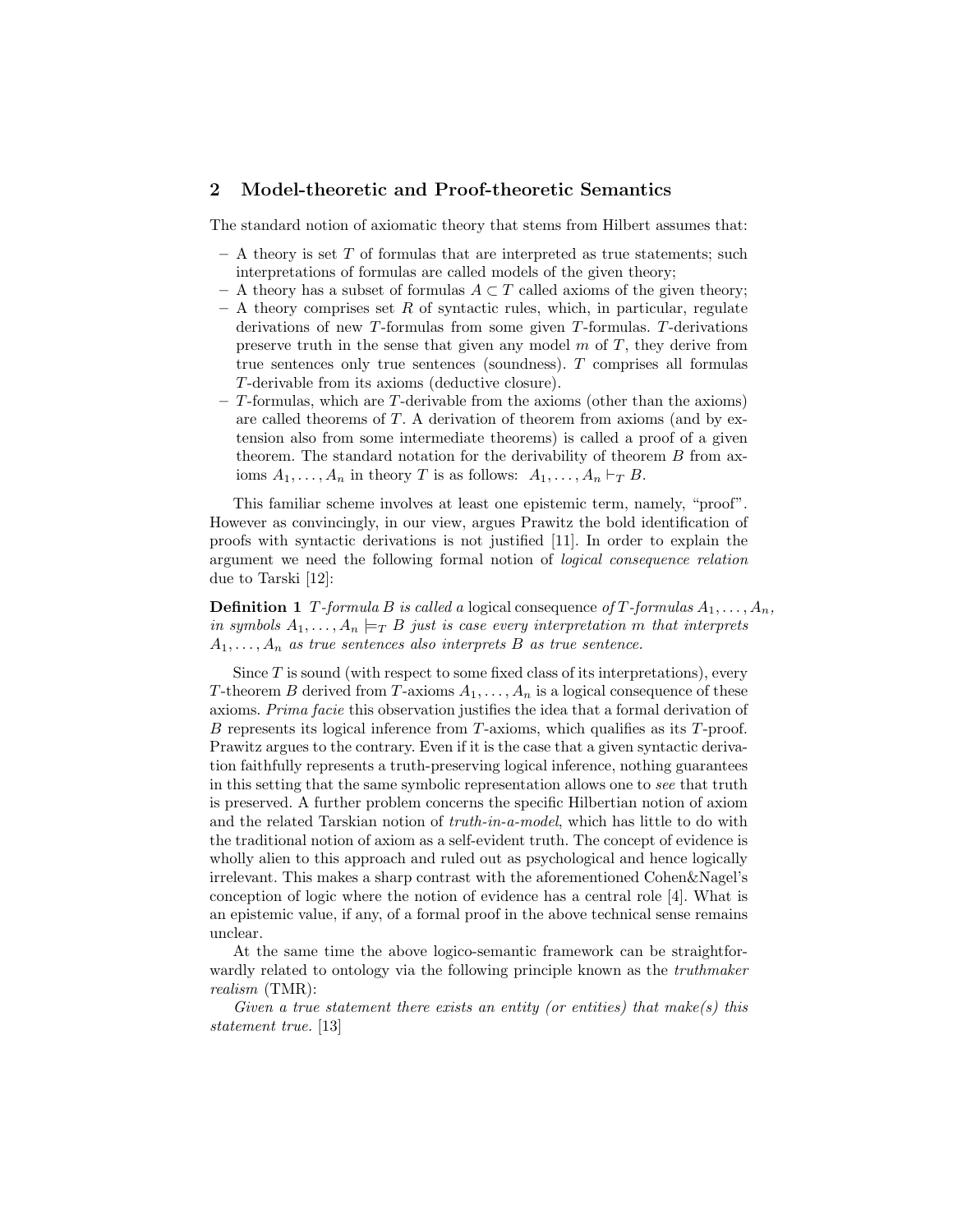Once one accepts TMR the notion of formal ontology readily suggests itself as a useful formal semantic tool, which helps one to supplement, and in many applications even to replace, the talk of models and interpretations by talks about some familiar entities that a given theory is supposed to account for. The Tarski-style formal semantics helps to make this ontological talk formal and rigorous. This is a pragmatic reason to accept some form of TMR and the notion of formal ontology, which may convince even those people, including KR developers, who are not interested in traditional philosophical debates about being and existence. One does not need to explore deep philosophical questions about being in order to use formal ontologies as semantic tools. This explains why the notion of formal ontology became useful and popular in the AI research.

However, as we have already stressed, the neglect of epistemic considerations in the foundations of the above logico-semantic framework and, more specifically, the lack of satisfactory formal treatment of justification, rises a problem, which is not only theoretical but also practical. Once the theoretical and practical significance of justification is recognised, it becomes clear that the standard logical and semantical tools are not sufficient for developing theoretical prototypes of reliable KR systems.

In the philosophical and mathematical logic this epistemological problem is well recognised and understood by a part of the professional community. There is presently a number of tentative solutions on the market. A systematic formal treatment of Justification Logic with explicit justificatory terms is given in the new monograph by S. Artemov and M. Fitting [14]. A variety of approaches that attempt to supplement or replace the standard model-theoretic logical semantics (MTS) outlined above by some version of alternative epistemically relevant semantic is now grouped under the header of *proof-theoretic semantics* (PTS) [15]. It is remarkable that many versions of PTS are more "computer-friendly", i.e., more apt for computer implementation, than their MTS analogues because they give semantic values directly to syntactic rules and procedures rather than only to formulas. A systematic overview of this actively developing area of research is out of the scope of this paper. In the next Section we only briefly describe a formal theory that belongs to the PTS family (albeit arguably goes beyond PTS in some essential aspects) and propose it to the role of novel formal semantic framework for KR.

## 3 Homotopy Type theory as KR framework

#### 3.1 MLTT, HoTT and Their Proof-Theoretic Semantics

Homotopy Type theory (HoTT) is a growing family of types theories with dependent types, which are interpreted (more or less formally) in terms of Homotopy theory, which is a part of Algebraic Topology<sup>5</sup>. Such homotopical interpretations of type theories were discovered independently by Steven Awodey and Vladimir

<sup>5</sup> The exposition of MLTT/HoTT found in this subsection reuses some materials published in [18].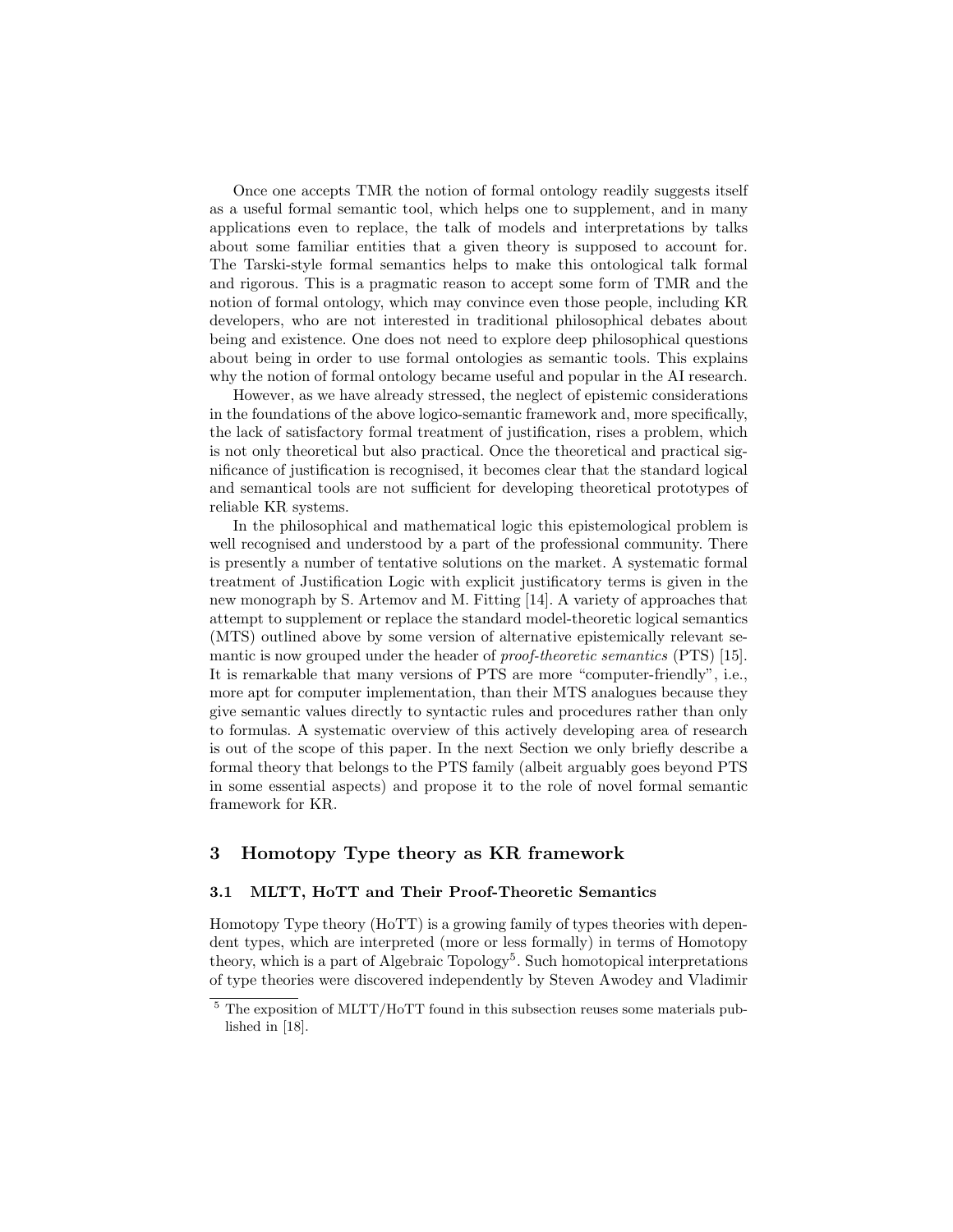Voevodsky in mid 2000-ies. We consider here the standard HoTT presented in [17], which uses the syntax of Martin-Löf's Type theory (MLTT) [16] extended with the single Univalence Axiom, which is out of the scope of the present discussion. This version of HoTT preserves the core proof-theoretic semantics of the original MLTT and extends it with a new homotopy semantics. We analyse the relationships between the original MLTT semantics and the HoTT semantics and attempt to make their combination coherent.

MLTT is a rule-based formal system that comprises no axiom. Its basic formulas are called *judgements* and interpreted accordingly. MLTT comprises four basic forms of judgements.

- (i)  $A:TYPE;$
- (ii)  $A \equiv_{T Y P E} B;$
- (iii)  $a : A;$
- (iv)  $a \equiv_A a'$

In words (i) says that A is a type, (ii) that types A and B are the same, (iii) that  $a$  is a term of type  $A$  and (iv) that  $a$  and  $a'$  are the same term of type  $A$ . We now leave (i) and (ii) aside and provide more details on (iii) and (iv).

Martin-Löf offers four different informal readings of (iii)  $[16, p. 5]$ :

- 1. a is an element of set A
- 2. a is a proof (construction) of proposition  $A$  ("propositions-as-types")
- 3. a is a method of fulfilling (realizing) the intention (expectation) A
- 4. a is a method of solving the problem (doing the task) A (BHK semantics)

The author argues that these interpretations of judgement form (iii) not only share a logical form but also are closely conceptually related despite of their different linguistic appearance.

Let us now turn to judgement form (iv). It says that terms  $a, a'$ , both of the same type  $A$ , are equal. This equality is called *judgemental* or *definitional* and does not qualify as a proposition; the corresponding *propositional* equality writes as  $a = A$  a' and counts as a type on its own  $(a = A \ a' : TYPE)$  called an identity type. In accordance to reading (2) of judgement form (iii) a term of identity type is understood as a proof (also called a witness or evidence) of the corresponding proposition. MLTT validates the rule according to which a judgemental equality entails the corresponding propositional equality:

$$
a \equiv_A a'
$$
  

$$
\overline{refl_a: a} =_A a'
$$

where  $refl_x$  is the canonical proof of proposition  $a = A$  a'.

The extensional version of MLTT also validates the converse rule called the equality reflection rule:

$$
p: a =_A a'
$$
  

$$
a \equiv_A a'
$$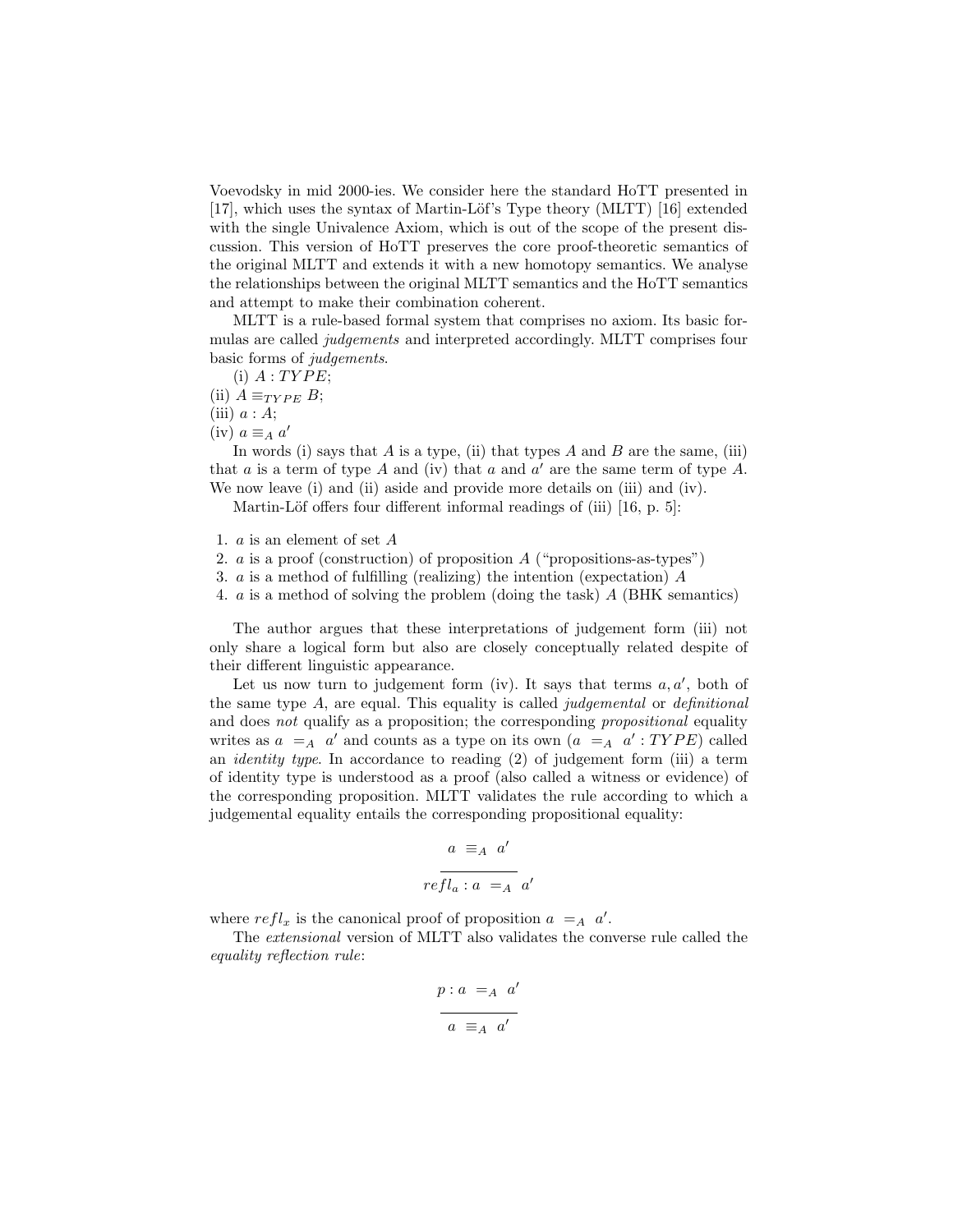HoTT draws on an intensional version of MLTT that does not use such a principle and allows for multiple proofs of the same propositional equality.

Let now  $p, q$  be two judgmentally different proofs of proposition saying that two terms of a given type are equal:

$$
p, q : P =_T Q
$$

it may be the case that  $p, q$ , in their turn, are propositionally equal, and that there are two judgmentally different proofs  $p', q'$  of this fact:

$$
p', q' : p =_{P = TQ} q
$$

This and similar multi-layer syntactic constructions in MLTT can be continued unlimitedly. Before the rise of HoTT it was not clear that this syntactic feature of the intensional MLTT can be significant from a semantic point of view. However it became the key point of the homotopical interpretation of this syntax. Under this interpretation

- types and their terms are interpreted, correspondingly, as spaces and their points;
- identity proofs of form  $p, q: P =_T Q$  are interpreted as paths between points  $P, Q$  of space  $T$ ;
- identity proofs of the second level of form  $p', q' : p =_{P = TQ} q$  are interpreted as homotopies between paths  $p, q$ ;
- all higher identity proofs are interpreted as higher homotopies;

The homotopical interpretation makes the complex structure of identity types in the intensional MLTT meaningful and suggests a revision of the original semantics of MLTT by distinguishing between propositional and non-propositional types on the syntactic level. According to this new point of view not every type can be interpreted either as a proposition or as a set but each of these two interpretations is admissible only for types of appropriate sorts. More precisely, consider the following

**Definition 2** Space aka homotopy type S is called contractible or space (type) of h-level  $(-2)$  when there is point  $p : S$  connected by a path with each point  $x : A$ in such a way that all these paths are homotopic (i.e., there exists a homotopy between any two such paths).

**Definition 3** We say that S is a space of h-level  $n + 1$  if for all its points x, y path spaces  $x =_S y$  are of h-level n.

These definitions gives rise to the following stratification of types/spaces in HoTT by their h-levels:

- $h$ -level (-2): single point pt;
- h-level (-1): the empty space  $\emptyset$  and the point pt: truth-values aka (mere) propositions;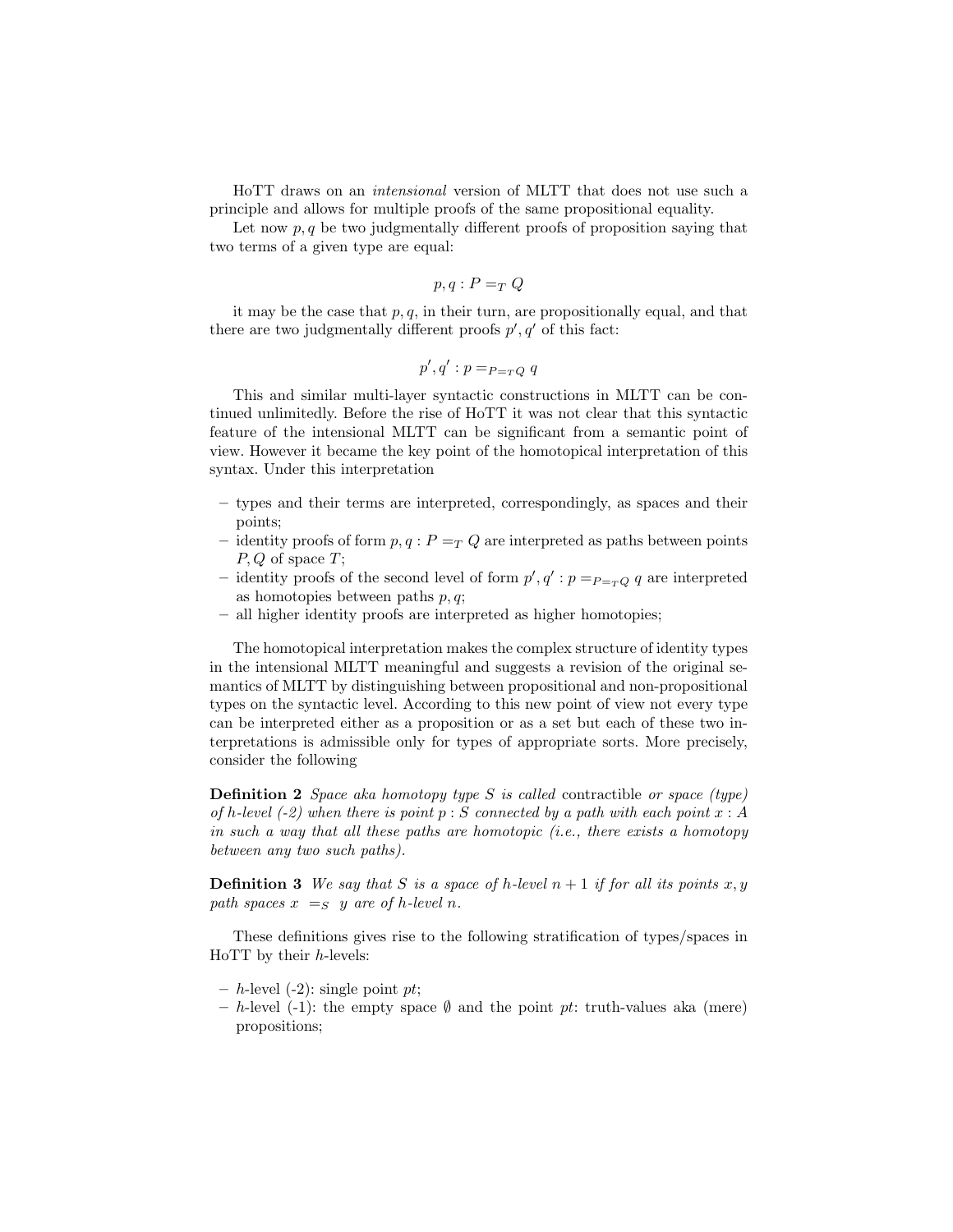- $h$ -level 0: sets aka discrete point spaces: comprise no non-contractible paths;
- $h$ -level 1: flat path groupoids : comprise paths but no non-contractible surfaces;
- h-level 2: 2-groupoids : comprise paths and surfaces but no non-contractible volumes;
- . . .
- h-level  $\omega$ :  $\omega$ -groupoids.

Space  $S_n$  of h-level n can be transformed into a space  $[S]_k$  of h-level  $k < l$  via its k-truncation, which can be informally described as a forced identification of all homotopies (paths) of all levels higher than  $k$ . In particular, the  $(-1)$ -truncation  $[S]_{-1}$  of any given space S brings point pt when S is not empty and brings the empty space  $\emptyset$  otherwise.

The notion of truncation allows for interpreting type  $[S]_{-1}$  as a proposition and the original type  $S$  as a (h-stratified) space of proofs of this proposition:  $[S]_{-1}$  is true when it has a proof in S and is false otherwise. Assuming that the scope of logic restricts to propositional types one can now describe higher types and their terms as being extra-logical. However the homotopic semantics of the extra-logical terms still qualifies as proof-theoretic because such terms serve as proof terms of certain propositions.

#### 3.2 How to use HoTT for KR purposes

If different terms of the same type are not distinguished then HoTT is functioning as a constructive propositional logic with explicit proof terms, which in this case can be also called internalised truth-values. If the (in)equalities of terms are taken into account only up to the set level (which means that distinctions between different paths between the same terms, i.e., between "different ways of being equal", are still ignored) then HoTT functions as a constructive firstorder calculus with internalised (constructive) sets that already provides more information about its proof terms. These sets are constructively internalised in the sense that they are represented here with syntactic constructions available in HoTT itself rather than introduced with a help of some external meta-theoretical tools as this is done in case of standard Tarski semantics for the Classical firstorder logic.

This feature alone demonstrates a potential of HoTT as a representational framework: it supports representation of propositions along with objects that those propositions are "about"; the same terms can be also described as truthmakers of their base propositions, their evidences or their proofs. Accordingly, HoTT represents a propositional knowledge (since the true represented propositions are evidenced) along with an associated procedural knowledge, viz., the knowledge of how to construct for the given proposition its evidences aka proofs. Such a justificatory procedure for propositional knowledge has its formal dual in the form of verification of the corresponding procedural knowledge. In this case the epistemic goal is not to justify a propositional belief but to assure that an accomplished construction has some required properties. Think of technological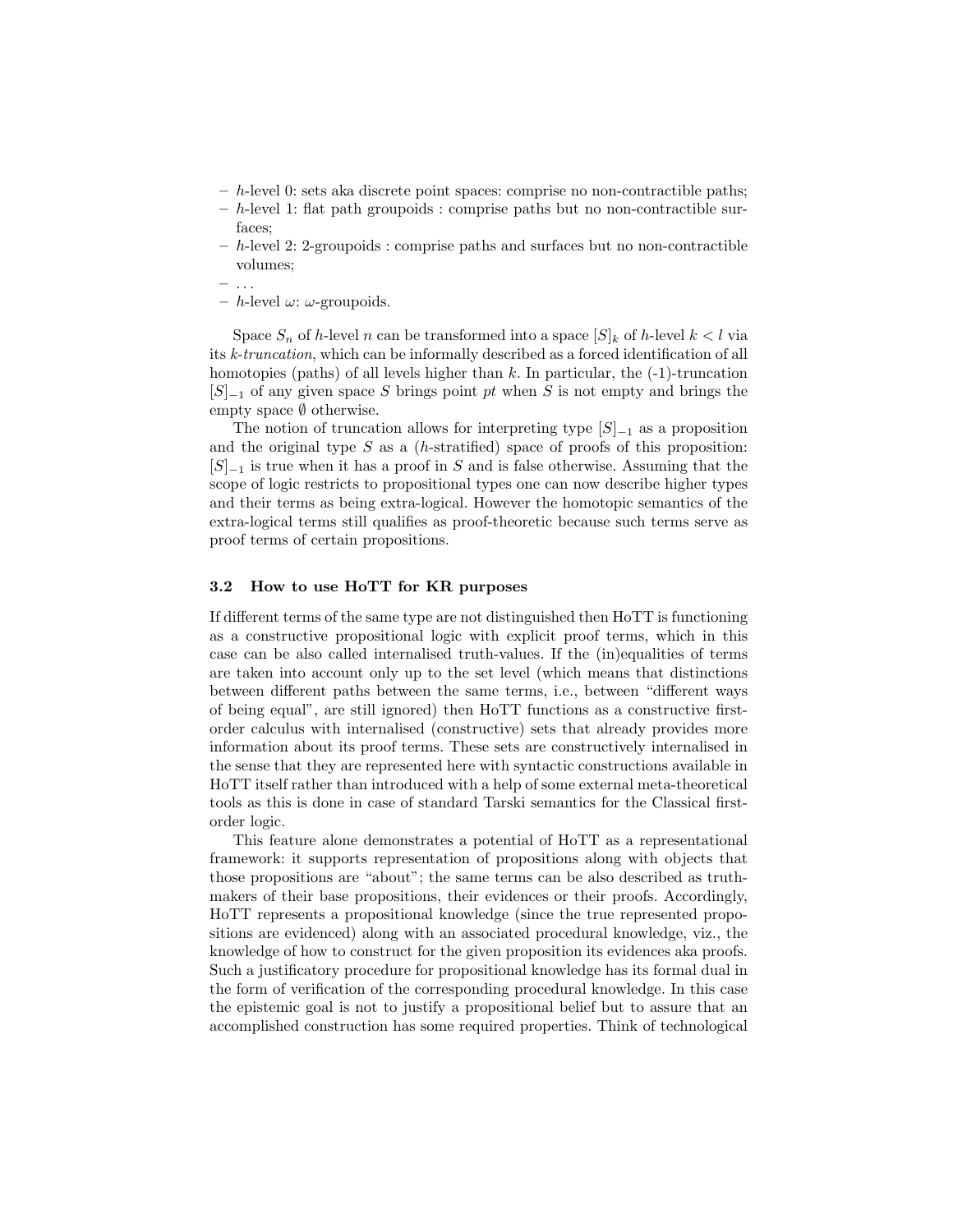processes which certain desired outcomes, which needs to be checked and verified. Since this difference in epistemic goals does not affect the basic semantics of HoTT, our proposed approach applies to both these sorts of tasks.

Higher levels of the homotopy ladder provide more expressive power for representing objects and spaces where these objects live. The (flat) groupoid spaces (h-level 1) already allow for representing certain non-trivial topological features of the base spaces. Leaving for another occasion a study of possible applications of topological concepts in KR we would like to stress here its intuitive appeal. This is not a minor issue when we are talking about possible ways to justify knowledge obtained via a KR system, which is supposed to be available to a regular user. A HoTT-based approach has been already successfully used for an automated verification of non-trivial mathematical proofs [19]. An advantage of this approach over other approaches in the automated proof verification is that the homotopical interpretation allows a mathematician to express her reasoning with a commented program code or a pseudo-code without giving up the usual intuitive support of this reasoning. This specific feature of HoTT might be helpful for designing a format for human-readable evidences or certificates that a hypothetical KR system could produce in order to justify the supplied knowledge in eyes of its user.

We summarise our explanation of relevance and possible advantages of using HoTT as a formal KR framework that supports justification as follows:

- 1. HoTT admits the constructive epistemically-laden proof-theoretic semantics intended by Martin-Löf's Type for MLTT (in a slightly modified form).
- 2. The cumulative h-hierarchy of types made explicit via the homotopical interpretation supports the distinction between propositional, set-level and higher-level types. This distinctive feature of HoTT supports formal constructive representation of objects (of various levels) and propositions "about" these objects within the same framework. Each such object serves as a witness/truthmaker for proposition obtained via the propositional truncation of type where the given object belongs.
- 3. HoTT comprises a system of formal rules, which are interpreted as logical rules at the propositional h-level and as rules for object-construction at all higher levels. This feature of HoTT supports representation various extralogical procedures (such as material technological procedures) keeping track of the corresponding logical procedures at the propositional level of representation.
- 4. HoTT/MLTT is computer-friendly, i.e., computationally implementable. Fragments of HoTT/MLTT have been implemented in proof-assistant Coq, program languages AGDA, LEAN and some other products.
- 5. HoTT-constructions admit intuitive spatial (homotopical) interpretations that may be used for facilitating human-computer interactions.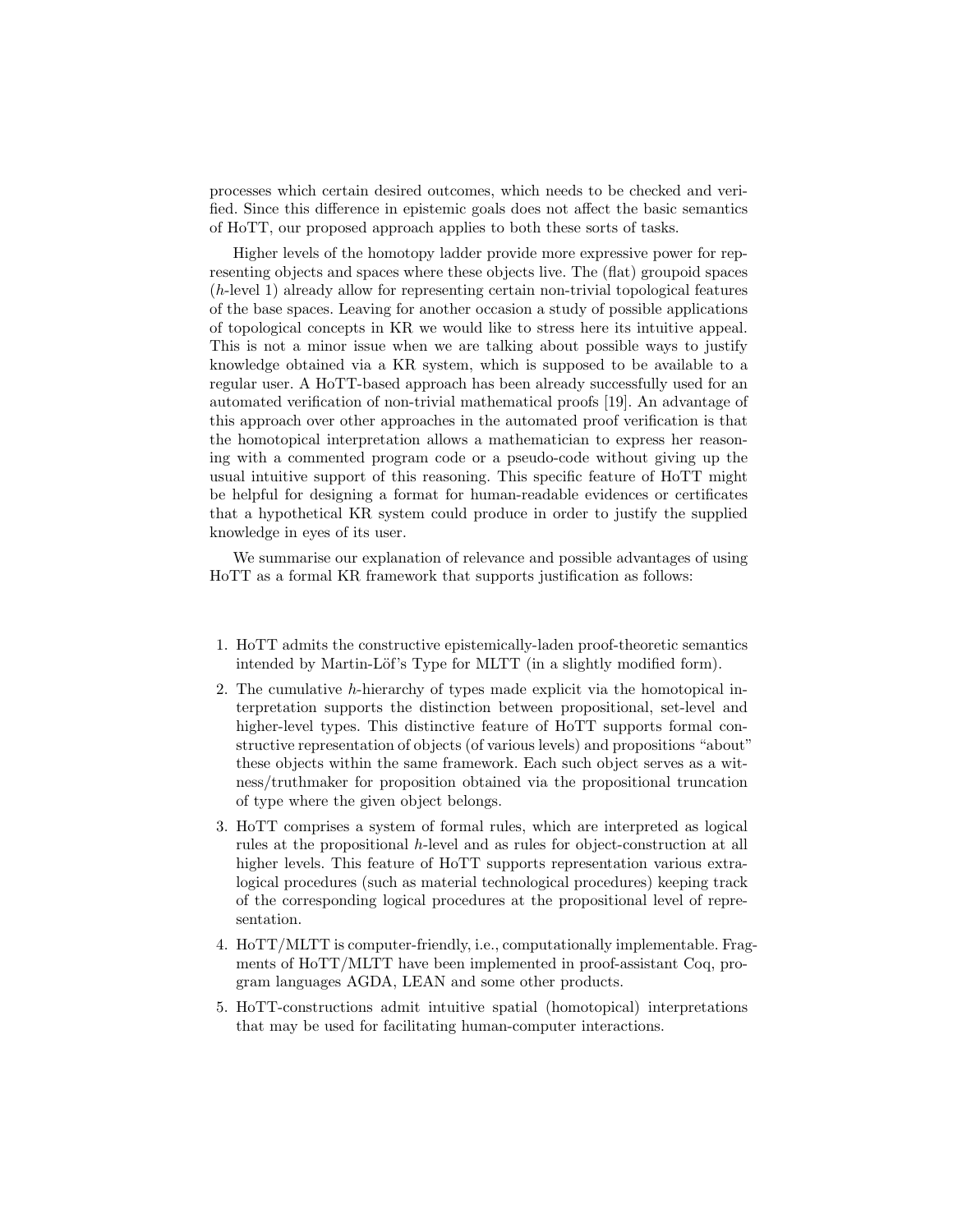## 4 Conclusion

During the last decade KR technologies have been enriched with approaches based on the Big Data analysis, Machine Learning and artificial Neural Networks. According to a radical opinion, these new approaches make more traditional logical approaches based on the explicit representation of facts and rules hopelessly outdated and irrelevant. We disagree. Because of their possible unpredictable behaviour [20] Neural Networks and other tools of Big Data analysis can significantly enrich but not replace logical approaches and logical tools in KR.

At the same time we agree that standard logical architectures and formal ontologies, which are presently used in KR, don't provide a sufficient theoretical background for KR because they have no epistemological content. In this paper we explained the relevance of epistemological considerations in logic and KR and then pointed to some recent advances in mathematical logic, more specifically discussing the Homotopy Type theory, that may allow to use logical approaches in KR more effectively.

## References

- 1. Ichikawa, J.J. and Steup, M., "The Analysis of Knowledge", The Stanford Encyclopedia of Philosophy (Summer 2018 Edition), Edward N. Zalta (ed.), URL  $=$ https://plato.stanford.edu/archives/sum2018/entries/knowledge-analysis/
- 2. Gettier, E. L., "Is Justified True Belief Knowledge?", Analysis, 23(6): 121123 (1963), https://doi.org/10.2307/3326922
- 3. Ryle, G., "Knowing How and Knowing That: The Presidential Address", Proceedings of the Aristotelian Society, New Series, 46: 1-16 (1945-46)
- 4. Nagel, E. and Cohen, M.R., An Introduction to Logic and Scientific Method, Routledge, 1934
- 5. Jakus, G. et al., Concepts, Ontologies and Knowledge Representation, Springer 2013
- 6. Abraham, A. and Grosan, C., Intelligent Systems : A Modern Approach, Springer 2011
- 7. Lakemeyer, G. and Nebel, B. (Eds.) , Foundations of Knowledge Representation and Reasoning, Springer 1994
- 8. Gruber, Th.R., "Toward principles for the design of ontologies used for knowledge sharing?", International Journal of Human-Computer Studies, 43(5-6):907-928 (1995)
- 9. Fuller, S., Post-Truth: Knowledge as a Power Game, Cambridge University Press, 2018
- 10. Sundholm, G. "The Neglect of Epistemic Considerations in Logic: the Case of Epistemic Assumptions", Topoi (2019) https://doi.org/10.1007/s11245-017-9534-0 (Open Access)
- 11. Prawitz, D., "On the Idea of the General Proof Theory", Synthese, 27(1-2): 63-77 (1974)
- 12. Tarski, A., "On the Concept of Logical Consequence", In: Logic, Semantics, Metamathematics, Hackett Publ., 1983, pp. 409-420
- 13. Smith, B. "Truthmaker realism", Australasian Journal of Philosophy, 77 (3): 274291 (1999)